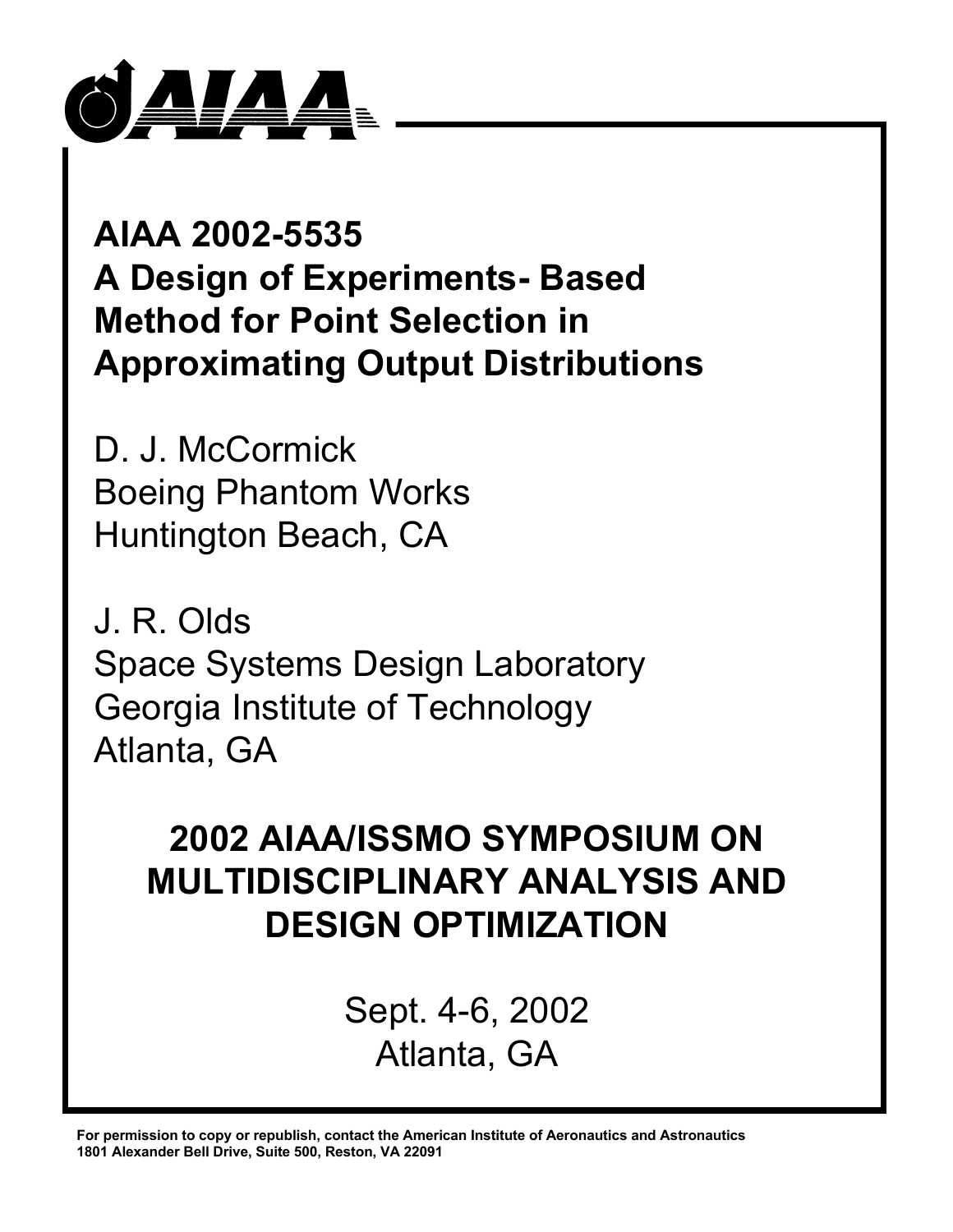# **A Design of Experiments- Based Method for Point Selection in Approximating Output Distributions**

Dr. David J. McCormick<sup>†</sup> Boeing Phantom Works Huntington Beach, CA

Dr. John R. Olds †† Space Systems Design Laboratory School of Aerospace Engineering Georgia Institute of Technology, Atlanta, GA 30332-0150

# **ABSTRACT**

The goal of this research is to find a computationally efficient and easy to use alternative to current approximation or direct Monte Carlo methods for robust design. More specifically, a technique is sought to use selected deterministic analyses to obtain probability distributions for analyses with large inherent uncertainties.

Previous research by the authors has presented a promising class of methods known as Discrete Probability Matching Distributions (DPOMD). This paper introduces a new type of DPOMD better suited to problems with larger numbers of random variables. This new type utilizes a fractional factorial design of experiments array in combination with an inverse Hasofer-Lind standard normal space transform. The method defines points in the problem space that represent the moment characteristics of the input random variables.

This new method is compared to two other approximation techniques, Descriptive Sampling and Response Surface/Monte Carlo Simulation for three common aerospace analyses (Mass Properties and Sizing, Propulsion Analysis and Trajectory Simulation). A Monte Carlo analysis with corresponding error bands is used for reference.

Preferences for probabilistic analysis each of these problems are determined based on the speed and accuracy of analysis. These results are presented here. The new DPOMD technique is shown to be advantageous in terms of speed and accuracy for two of the three problems tested.

# **NOMENCLATURE**

| <b>APAS</b>   | Aerodynamic Preliminary Analysis   |
|---------------|------------------------------------|
|               | System                             |
| $C_d$         | drag coefficient                   |
| $C_{L}$       | lift coefficient                   |
| DPOMD         | Discrete Probability Optimal       |
|               | <b>Matching Distribution</b>       |
| DS            | <b>Descriptive Sampling</b>        |
| <b>GLOW</b>   | gross liftoff weight               |
| $I_{sp}$      | specific impulse                   |
| <b>ISS</b>    | <b>International Space Station</b> |
| KSC           | <b>Kennedy Space Center</b>        |
| МC            | Monte Carlo                        |
| MR            | Mass Ratio (liftoff mass / burnout |
|               | mass)                              |
| OML           | outer mold line                    |
| POST          | Program to Optimize Simulated      |
|               | Trajectories                       |
| RSE           | <b>Response Surface Equation</b>   |
| SSDL          | Space Systems Design Laboratory    |
| <b>SSTO</b>   | single stage to orbit              |
| $T_{\rm vac}$ | vacuum thrust                      |
| $\mu$         | mean                               |
| σ             | standard deviation                 |
|               |                                    |

#### **BACKGROUND**

The demanding physics of launch vehicles creates aggressive performance requirements and often creates a temptation to design to the edge of feasibility. Because this can often lead to an

<sup>†</sup> *- Senior Engineer/Scientist, Member AIAA.*

<sup>†</sup> † *- Associate Professor, School of Aerospace Engineering, Senior member AIAA.*

Copyright ©2002 by David J. McCormick and John R. Olds.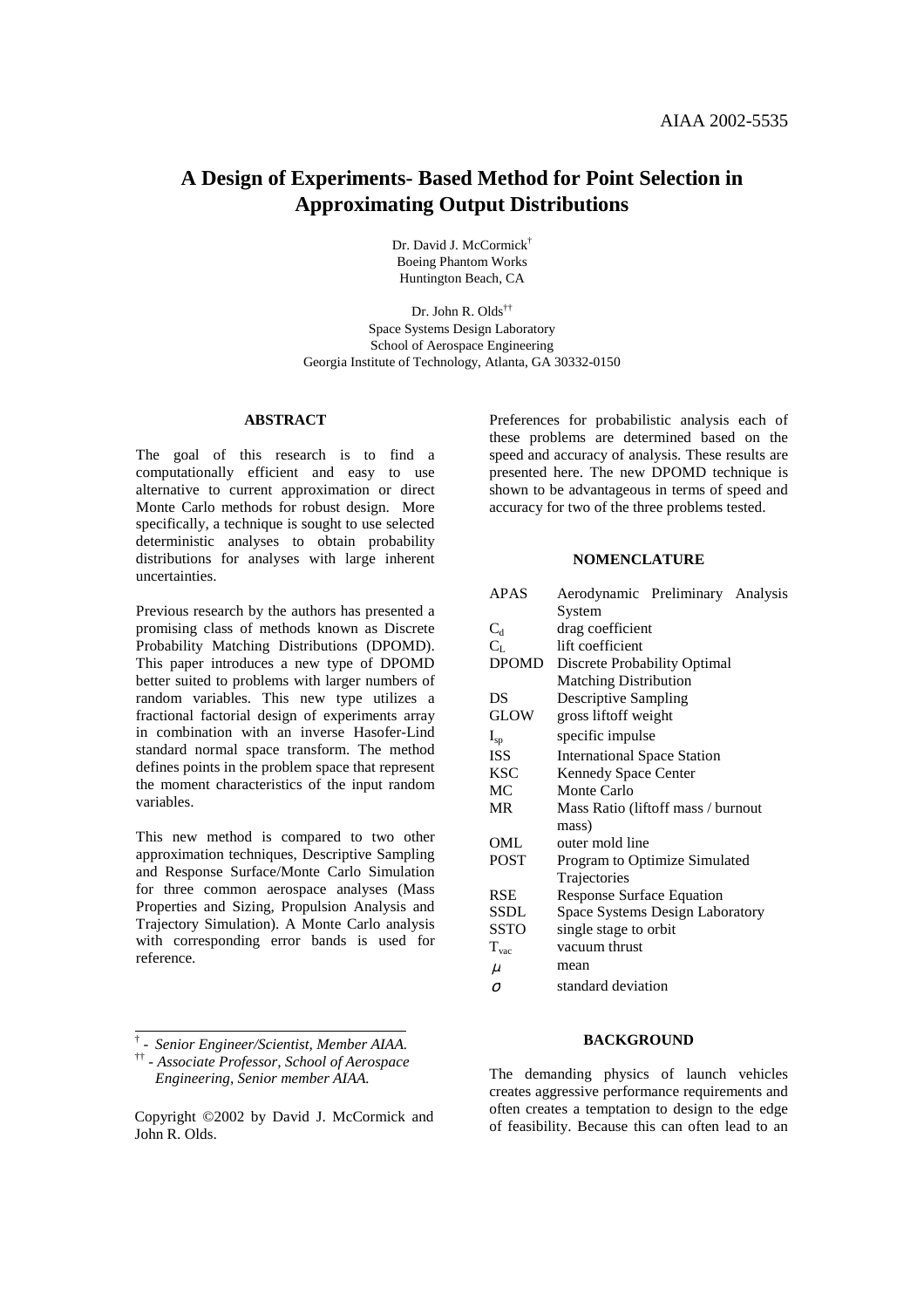unacceptably high probability of failure, launch vehicle design should have probabilistic information in its conceptual optimizations.

What is needed is an engineering method to efficiently and accurately calculate the uncertainty contained in a design analysis so that decisions can be made to minimize the impact of this uncertainty early in the design cycle, when such decisions are relatively cheap. This has the potential to provide critical design information.

This information goes unexpressed in traditional optimization and can result in a deterministically constrained optimum that will often lead to a high probability of an infeasible design (Ref. 1). This is due to the tendency of constrained optimums to lie directly on constraint boundaries. When uncertainty is added to these results, the probability will spread around the deterministic point. As a result, much of the probability will extend beyond the feasible frontier. This is shown in Fig. 1. Aerospace conceptual design therefore requires fast and accurate methods for determining system uncertainty.



*Figure 1 – Comparison of Constrained Optimums*

Another advantage of probabilistic optimization is that it may be possible to create designs that are insensitive to sources of uncertainty. This is the idea of robust design, first introduced by Taguchi (Ref. 2). The intent of robust design is to use those factors over which the designer has control to achieve a result with low uncertainty in a response of interest. A great deal of work has been done recently to bring this idea into conceptual design using a variety of techniques. (Ref. 3) Through this work, the usefulness of this type of conceptual information has been shown using practical engineering approaches. It has laid the groundwork for probabilistic conceptual design and generated a great deal of interest in the subject among those in the aerospace industry.

The most general estimation technique is Monte Carlo simulation. It makes no assumptions approximating the analysis it is simulating nor does it require approximation of input distributions beyond that of random number generation. The major drawback of this technique is computational expense. To reduce this expense, several reduced expense methods have been proposed. To verify this cost savings as well as the accuracy of higher order methods, any reduced-expense sampling scheme should be compared to a Monte Carlo analysis in a test case. This means that these higher order methods are primarily useful for either probabilistic optimization, where repeated analyses of a similar solution space are required or on problems that have been proven to be compatible in previous research efforts.

One such method, Discrete Probability Optimal Matching Distributions (DPOMD), is presented in this paper. It utilizes a combination of design of experiments-based exploration and distribution space transforms to match the second order moments and interactions of an input distribution. It has been compared to a variety of methods (Refs. 4, 5), including Monte Carlo simulation, to determine its utility for a variety of common launch vehicle design problems. It is intended that this method be able to accurately predict the moments and<br>interactions for problems with high interactions for problems with high dimensionality. In part, development of this technique was driven by the needs of a new probabilistic framework developed by the authors (Ref. 6).

# **RESEARCH GOALS AND OBJECTIVES**

This research intends to demonstrate the use of DPOMD while at the same time showing its accuracy for several common aerospace vehicle analyses. The goals and objectives relating to this are as follows:

• A new member of a family of promising techniques, Discrete Probability Optimal Matching Distributions (DPOMD) for the probability prediction of a single analysis will be demonstrated.

The goal is to demonstrate the application of this new technique to launch vehicle conceptual design contributing analyses. This way, if the accuracy of the method is good, it can readily be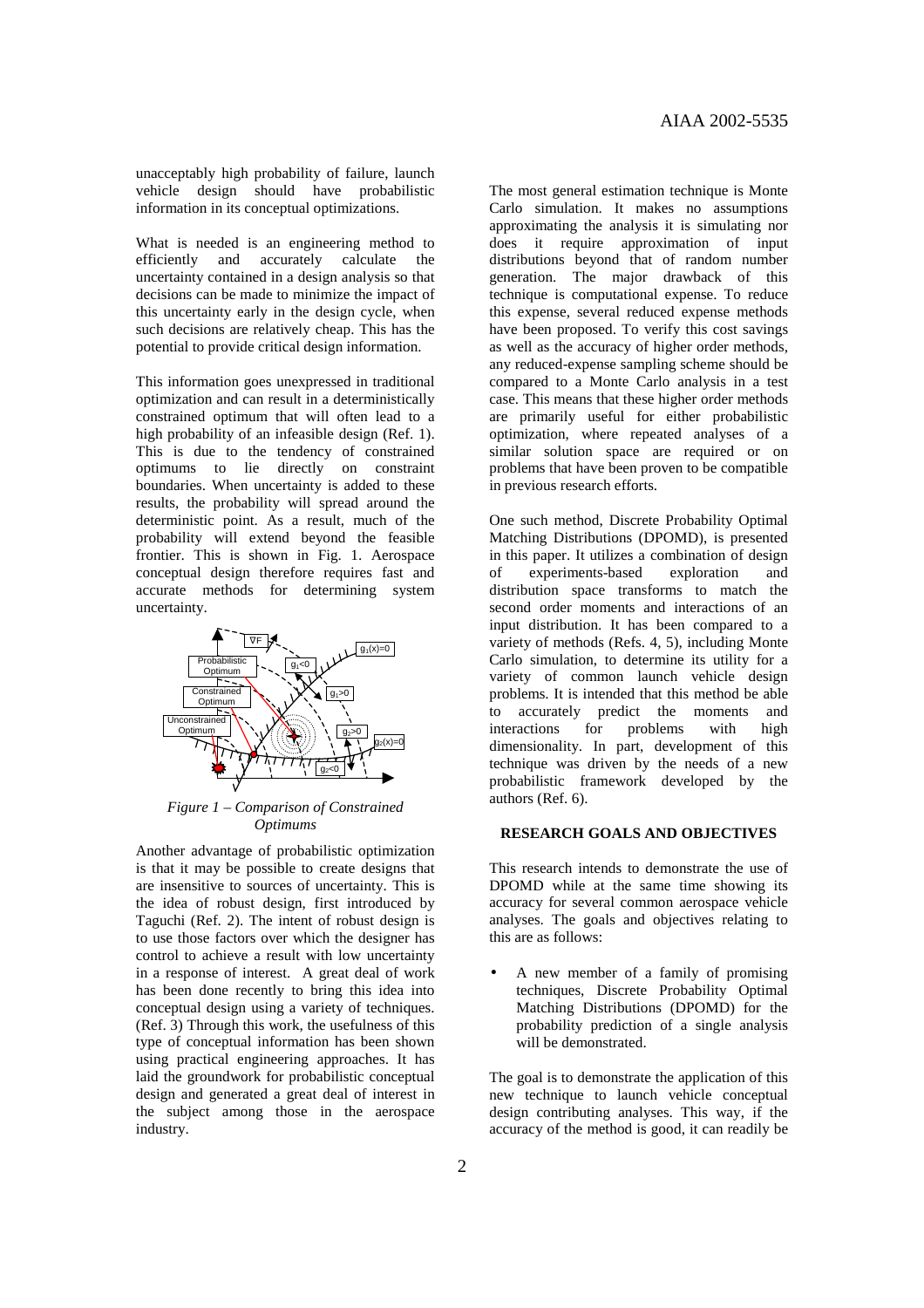used in subsequent launch vehicle conceptual studies. This application will also show the relative ease of setup for this method. The demonstrated ease of setup should reduce the opportunities for user error in application when compared to some other fast approximation techniques. It will increase the real-world accuracy and decrease the overall expense of the technique as it is applied after this research. This is partially due to the fact that human interface time is typically the most expensive aspect of any engineering enterprise.

To measure the success of the research with respect to the goal of demonstrating the new method, a detailed discussion of the setup of the method will be included. This should indicate how much effort and how many user assumptions were required. The objective here is that it be run in a very "black-box" manner, using information easily obtained by the user to generate quality uncertainty information for many types of problems.

Several competing methods should be tested on several aerospace contributing analyses to find methods best suited for those analyses.

The objective for measuring the success or failure here will be the identification of a method for each of the analyses that is both fast and accurate. The knowledge gained by these tests should show the strengths and weaknesses of the probability analysis methods in terms of the contributing analysis being tested. More specifically, the goal for computational speed relates to its effect on the users ability to optimize the problem. Therefore, the goal here is for reduced computational expense expressed in actual function calls. A secondary goal related to these tests will be to gauge the accuracy and expense of the new DPOMD method for uncertainty analysis. This goal will be met during the course of the primary goal.

The uncertainty methods will be compared on the basis of their accuracy and their computational expense. Accuracy will be measured by the relative error of the relevant inputs and outputs when compared to a Monte Carlo simulation. Whether or not an input or output is considered relevant will be determined by the requirements made on the contributing analysis by other contributing analyses in a potential launch vehicle conceptual design

framework. Preferred methods for each of these contributing analyses will be determined based on a combination of speed and accuracy.

The second objective for this comparison will be to measure the computational expense of the different methods. This will be measured by the time it takes to execute a single probabilistic analysis. At least a two order of magnitude improvement in computational expense is expected when the approximation methods are compared to a typical Monte Carlo analysis. This goal is essential to enabling optimization, since this process can entail hundreds of analyses of the overall system. Some methods included a great deal of up front computation to generate a metamodel, but then the metamodel was inexpensive to execute. For the sake of a simple comparison, the computational expense of the metamodel generation was excluded from the expense totals.

# **TECHNIQUES**

Two types of DPOMD have been previously presented (Ref. 7). Both types relied on full factorial random variable space exploration to describe higher order input moments than are being described here. Because of the limited scalability of these full-factorial methods, a new DPOMD method was sought to more sparsely explore large input random variable spaces.

To this end, a method based on a two level fractional factorial experiment design was created. This technique is shown later to have good accuracy for several types of analyses while only growing linearly with the number of input variables. This means that problems with high dimensionality, such as mass properties and sizing (~40 random input variables), can be modeled using a relatively small number of runs.

Part of this method is based on a linear transform first proposed by Hasofer and Lind (Ref. 8). This takes joint multinormal variables in the problem space and transforms them into a standardized normal space. Here the joint multinormal can be expressed by independent standard normal distributions. The effect of this transform on discrete distributions is that it takes a discrete distribution with a certain mean vector and covariance matrix and expresses the points in a space where they have mean vector zero and an identity covariance matrix. DPOMD takes advantage of this transform by creating a discrete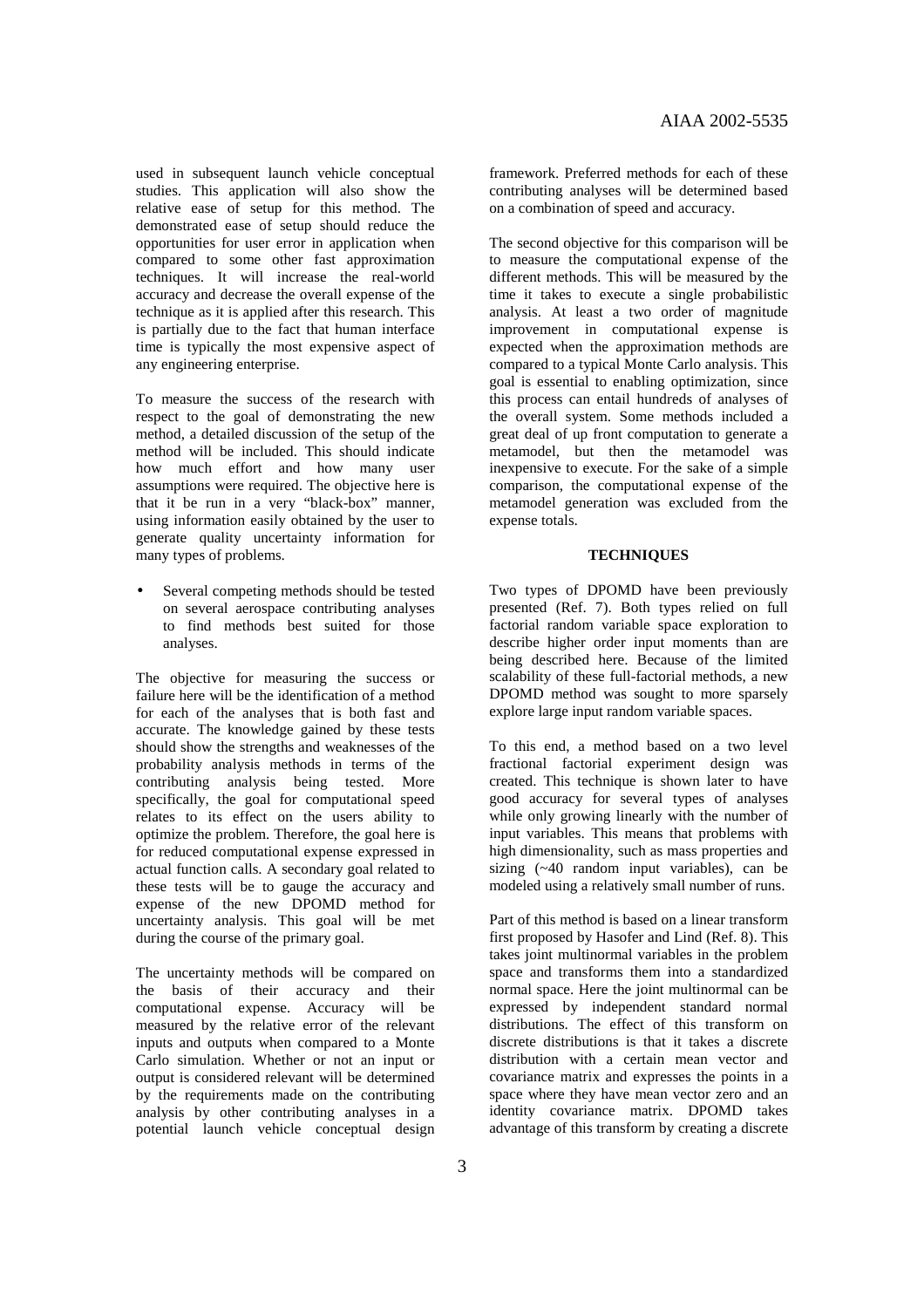two-level fractional factorial distribution with zero mean and identity covariance matrix and performing an inverse Hasofer-Lind transform based on the desired mean and covariance matrix to create a discrete distribution in the real problem space with the desired second moment characteristics.

To create a DPOMD using this technique, a discrete distribution with zero mean vector and identity covariance matrix is required. This requirement is satisfied in the form of a fractional factorial two level design of experiments array with high and low levels set to –1 and +1 respectively. Because there are many options for creating fractional factorial arrays, it was assumed that the array with the highest possible resolution number would capture the most useful analysis response. An experiment's design resolution R is one where no n factor effect is confounded with another effect containing fewer than  $R - n$  factors (Ref. 9). For example, in a resolution IV design, the lowest order effect that can be confounded with a first order (one factor) is a third order (three factor) effect. As further example, second order effects can be confounded with other second order effects.

A Matlab<sup>©</sup> code was created using the direct generation method (Ref. 9) that creates maximum resolution fractional factorial designs. The direct generation method uses multiplications of different combinations of the basic factor columns in the design to create runs for factors that are non-basic factors. A basic factor is defined as a factor in a full factorial design that has size equal to the number of total factors minus the reduction. This smaller, full factorial design of main factors is then used generate additional columns to create a design with more factors. To create a design with the highest possible resolution, the largest combination of basic factors possible should be used to create settings for the new variables as is shown in Table 1.

This code cycles through all the combinations of basic factors, beginning with the longest (all factors) and progresses until all the columns for the desired non-basic factors have been created. The resultant array therefore has the desired properties of maximum resolution with the desired number of runs.

| Run#           | <b>Basic</b><br>Factor A | <b>Basic</b><br><b>Factor B</b> | <b>Basic</b><br>Factor C | Factor D<br>$A * B * C$ |
|----------------|--------------------------|---------------------------------|--------------------------|-------------------------|
| 1              |                          |                                 |                          |                         |
| 2              |                          |                                 | +                        | $\div$                  |
| 3              |                          | $\div$                          | -                        | $\div$                  |
| $\overline{4}$ |                          | $\div$                          | $\div$                   |                         |
| 5              | ÷                        |                                 |                          | +                       |
| 6              | $\div$                   | -                               | $\div$                   | -                       |
| 7              | $\div$                   | $\ddot{}$                       | -                        |                         |
| 8              |                          | ┿                               |                          |                         |

|  | Table $I - 2_{I}^{(4-1)}$ Fractional Factorial Design |  |
|--|-------------------------------------------------------|--|
|  | Using Direct Generation Method                        |  |

Once the fractional factorial has been generated, an inverse Hasofer-Lind transform must be calculated. The Hasofer-Lind transform and its inverse are shown in Eqns. 1 and 2 (Ref. 8).

$$
T_{trans}(\overline{x} - \overline{\mu}) = \overline{x}_{sns} \tag{1}
$$

$$
\overline{x} = T_{trans}^{-1} \overline{x}_{sns} + \overline{\mu}
$$
 (2)

Where  $x$  is a vector of positions in the analysis space, *xsns* is a position vector in the standardized normal space,  $\mu$  is a vector of means in the analysis space and *Ttrans* is a transformation matrix defined by the relation in Eqn 3.

$$
T_{trans}C_{\sigma}T_{trans}^T = I \tag{3}
$$

The matrix *Ttrans* is found by way of a Cholesky decomposition (Ref. 10) of the covariance matrix  $C_{\sigma}$ . Because  $C_{\sigma}$  is positive definite by definition, a Cholesky decomposition will yield the following:

$$
R^T R = C_{\sigma}
$$
  
=  $R^T I R$  (4)

$$
(R^{-1})^T C_{\sigma} R^{-1} = I \quad (5)
$$

$$
T_{trans} = (R^{-1})^T \tag{6}
$$

$$
T_{trans}^{\quad -1} = R^T \tag{7}
$$

so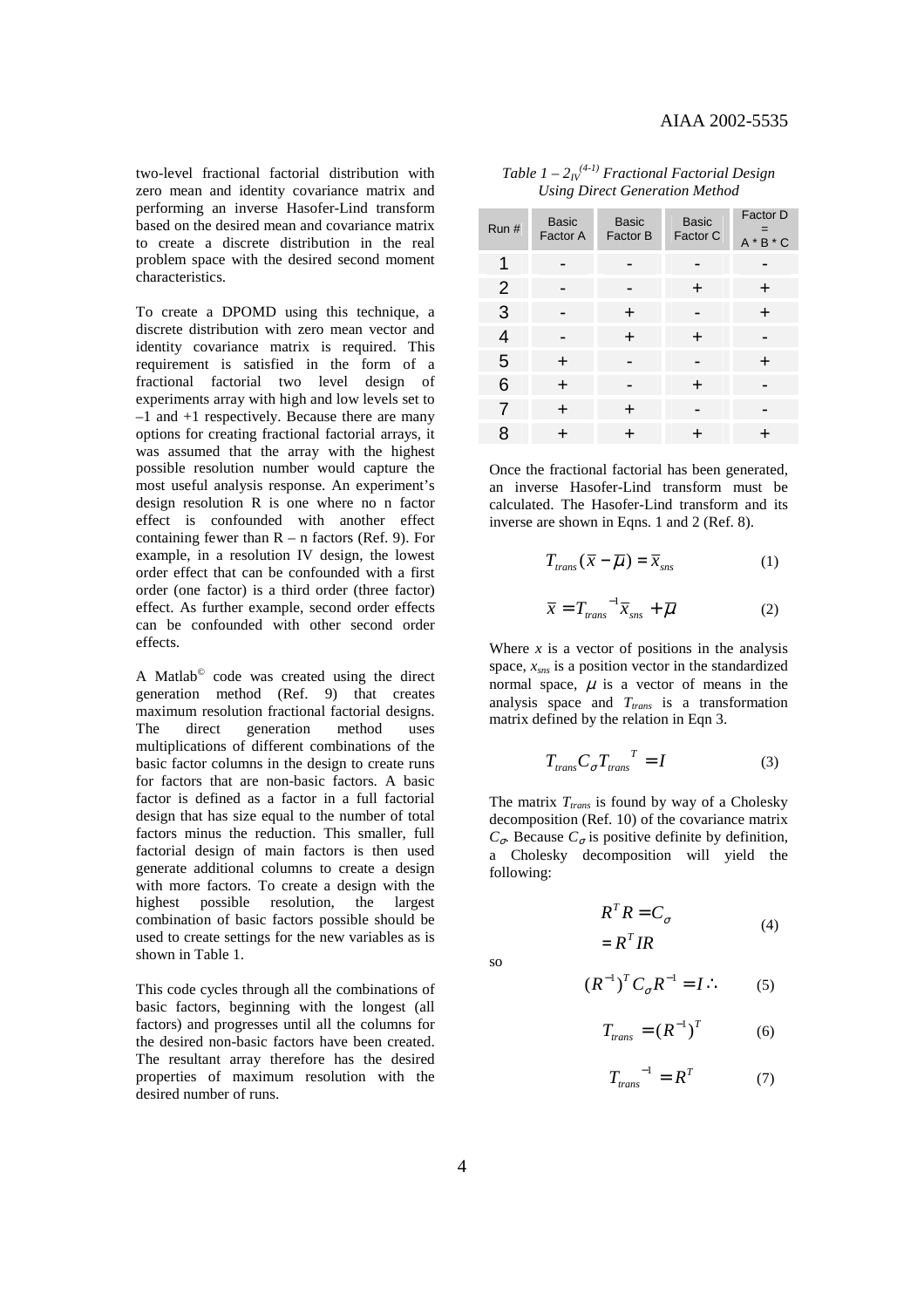Where R is an upper triangular matrix. In the case of fractional factorial DPOMD, the required matrix is  $T_{trans}^{-1}$ , so no matrix inversion is required after the Cholesky decomposition.

The fractional factorial method matches the mean vector and covariance matrix of the inputs. It is limited in that it cannot account for higher than second order expectation values. This means that input distributions with high skewness will be missing this characteristic in the fractional factorial discrete probability distribution model. It also has the inherent assumption that the output response can be characterized using a fractional factorial output response.

The primary advantage of this method compared to other DPOMD techniques is its scalability. While the number of sample points can be specified by the user to a degree, the sample point count must be larger than the number of variables if the set is to span all the dimensions of the problem. If the number of sample points is less, not all the variables will be considered. To compound this, the ignored variable has not been determined to be negligible to the response by any kind of screening process.

# **TEST PROCEDURE**

Because this paper anticipates that different distribution estimation techniques will be better suited to different analyses, each was tested using several probabilistic techniques to determine which best analyzes the characteristics of the particular problem. The three analyses examined are, mass properties/sizing, trajectory and propulsion. The following section provides the rationale for which methods were tested, briefly describes the tests performed on each analysis and presents the results generated.

It is hoped that these tests will indicate which of the methods for probability distribution approximation is the best suited for these types of launch vehicle contributing analyses. By using a single analysis, a costly Monte Carlo analysis must only be run once as a reference for the other approximation methods. For the sake of practicality, the general techniques tested on each analysis will be the same.

Because the goal of using these approximation methods is to enable optimization, the test

requires methods that can be executed with a reasonable number of samples, with the number of samples depending on the analysis computational requirements. Reasonable for a contributing analysis is considered to be around a minute. This allows for optimizations of the system on the order of one day. Next, the method must provide correlations for output variables that are either coupled to other outputs. This ensures complete expression of the outputs and allows for a probabilistic multiobjective formulation similar to those presented by Bandte, et al. (Ref. 11).

Approximation methods that provide this type of information fall into two categories, variance reduction and metamodeling methods. These include among others importance-based sampling, Latin hypercube sampling, control variates, antithetical variates, discrete probability optimal matching distributions (DPOMD) and descriptive sampling The meta-modeling method considered here is a response surface with variable screening.

To be more specific, the response surface procedure first uses a screening array to reduce the number of variables considered to 10, then fits a quadratic response surface equation to a higher order design of experiments array for the 10 variables.

Importance-based sampling was eliminated from consideration because it is primarily useful for accelerating the calculation of constraint comparisons. Because information about the whole distribution of outputs is desired and the only constraint comparisons were considered to an 80% confidence level, this method was not expected to provide much benefit. Latin hypercube and stratified sampling were not considered due to their similarity to descriptive sampling. In addition to this, Saliby (Ref. 12) has shown descriptive sampling to converge more quickly than Latin hypercube, while stratified sampling seems not as popular as other methods, judging by the relative scarcity of the available literature. Control Variates were left out because of the need for user assumptions about the output variables. This violates the "black box" goal of the test. Finally, Antithetical Variates were not studied because of their only slight promised performance benefit when compared to Monte Carlo simulation (Ref. 13).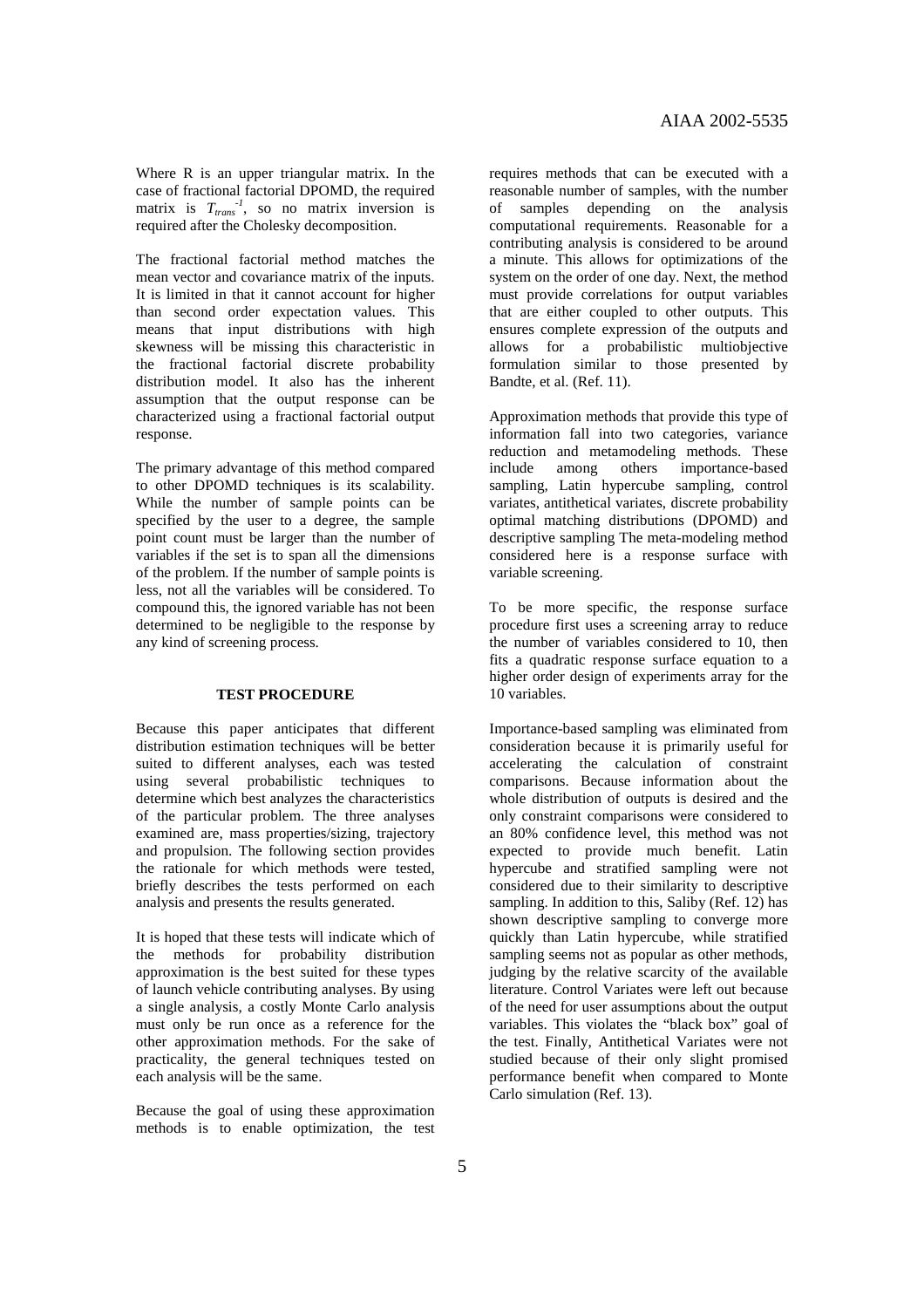This left Monte Carlo simulation, DPOMD, descriptive sampling and response surface methods as the candidate methods. The tests of these methods and the particular types of each chosen method used is described in the following sections. They are presented in groups defined by the contributing analysis being tested.

The probabilistic methods described above are compared using three common launch vehicle conceptual design analyses. These are described in the following three sections.

# Mass Properties and Sizing Test

The platform for the mass estimating relationships is a Microsoft Excel<sup>©</sup> spreadsheet containing an iterative set of mass and geometry estimating relationships. If this were a deterministic analysis, the difference between the mass ratio calculated as required by the trajectory and the available mass ratio calculated by the sizing analysis would be driven to zero by the Excel<sup>®</sup> Solver add-in through altering the vehicle size. A corresponding weight breakdown structure would be the output of this analysis.

For probabilistic sizing, there are several options for sizing. One method would be to allow the length of the vehicle to float with every trial, ensuring that every predicted scenario is a closed vehicle. This methods presents difficulties for proceeding to detailed design, as there is no single size to which components can be designed. This makes the vehicle size a far-term variable to be determined at a later date. To do this would ensure that all trials could be sized, but it would also prevent a decision on the Outer Mold Line (OML) size from being made by the current analysis. This is essentially a probabilistic analysis wrapped around the existing sizing algorithm.



*Figure 2 - Probabilistic Sizing*

For the current research, a decision on OML size is desired at the conceptual stage. Therefore, this quantity is a near term variable and will be set so that it meets the propellant requirements of the scenarios to a certain confidence level. This means that the mass ratio error for a particular size vehicle is not a single value, but an entire distribution of errors. This is the performance constraint that must then be met. This is done by altering the vehicle size until a desired percentage of the mass ratio errors are driven to positive values. This problem is equivalent to ensuring that the required mass ratio is lower than the available mass ratio to a certain confidence level. Fig. 2 illustrates this. The input and output characteristics of the analysis can be found in Table 2.

#### *Table 2– Input and Output Properties*

| Variable Type                   | Number |
|---------------------------------|--------|
| <b>Correlated Normal Inputs</b> | З      |
| Independent Triangular Inputs   | 35     |
| <b>Correlated Outputs</b>       | 30     |

#### Mass Properties and Sizing Results

The aim of this test was to determine the characteristics of several methods of uncertainty approximation when applied to a conceptual launch vehicle mass properties analysis and then select a preferred method.



*Figure 3 – Trial History of MR Confidence Level*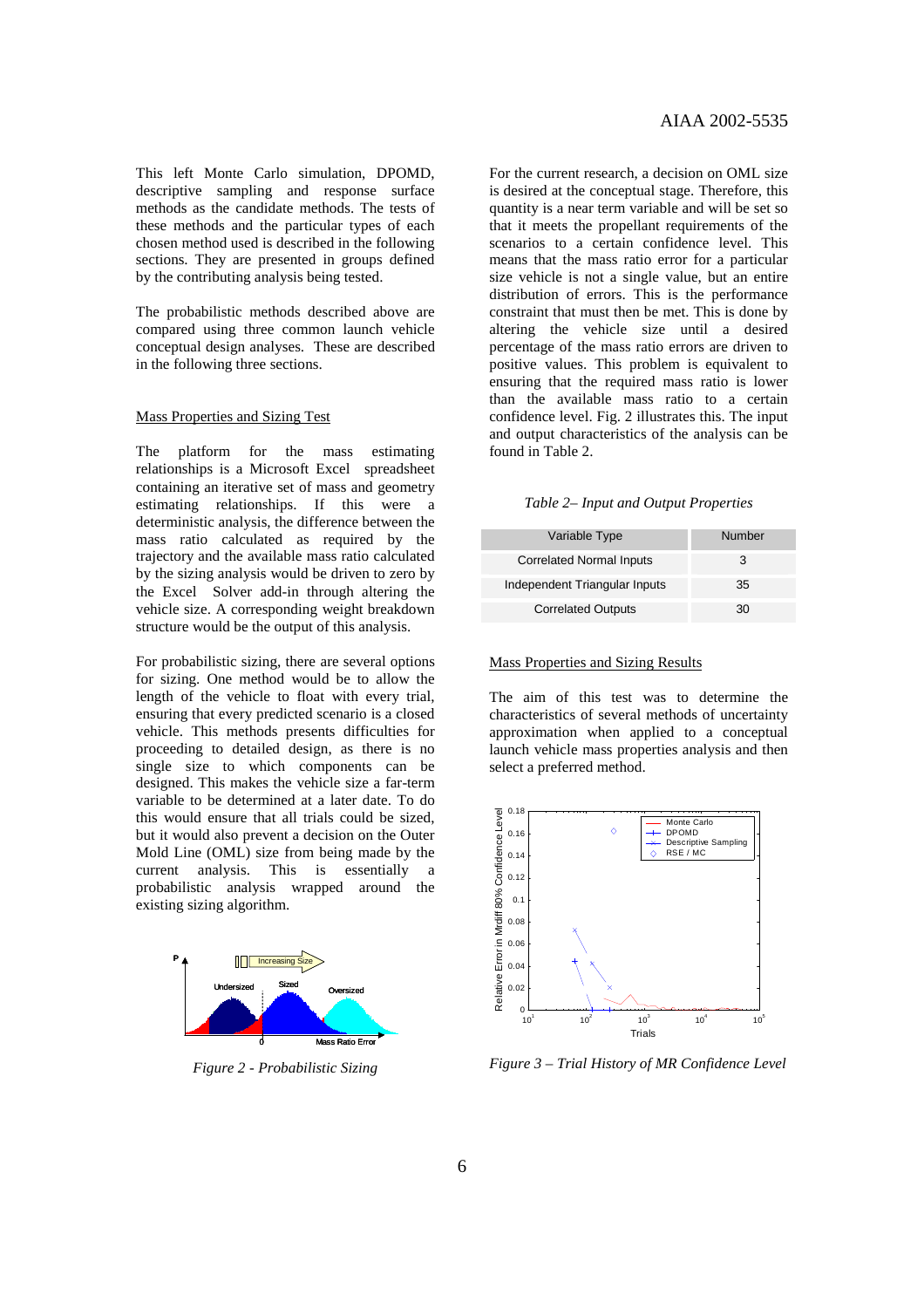The first goal has been met. The characteristics of this problem are shown with results for response surface, discrete probability optimal matching distribution and descriptive sampling methods.

Of the techniques tested, the DPOMD method for the two higher sample sizes was able to best match the Monte Carlo simulation for the output parameters. While the descriptive sampling method was close for some parameters, the DPOMD was clearly the method of choice for this contributing analysis. This can be seen in Fig. 3, which shows a trial history of the accuracy of all of the approximation methods. The Monte Carlo simulation accuracy was calculated like the others by comparing it to the final answer generated by the Monte Carlo.

*Table 3 –Mass Properties Results Comparison*

|                         | GLOW µ           | $GLOW \sigma$ | G/D<br>corr.             | Drywt. µ       | Drywt<br>. σ          | <b>MR</b><br>80%<br>c.l. |
|-------------------------|------------------|---------------|--------------------------|----------------|-----------------------|--------------------------|
| Monte<br>Carlo          | 1,681,950<br>lb. | 34,280<br>lb. | 44.2<br>%                | 143,630<br>lb. | 3.760<br>lb.          | 0.981                    |
| 95%<br>c. I.            | $± 300$ lb.      | $+210$ lb.    | $\pm$<br>0.7%            | $+33$ lb.      | ±20<br>lb.            | Ŧ.<br>0.03<br>℅          |
| RSE /<br>Monte<br>Carlo | 1,686,275<br>lb. | 34,220<br>lb. | 50.4<br>%                | 147,000<br>lb. | 3.300<br>lb.          | 1.140                    |
| Abs.<br>Rel.<br>error   | 0.257%           | 0.175%        | 14.0<br>$\frac{0}{2}$    | 2.35%          | 12.2<br>%             | 16.2<br>%                |
| 64 run<br><b>DPOMD</b>  | 1,681,960<br>lb. | 32,625<br>lb. | $-7.27$<br>$\frac{0}{n}$ | 143,640<br>lb. | 3,290<br>lb.          | 0.937                    |
| Abs.<br>Rel.<br>error   | 0.000860 %       | 4.84 %        | 116<br>%                 | 0.00514<br>%   | 12.5<br>%             | 4.45<br>%                |
| 128 run<br><b>DPOMD</b> | 1,681,970<br>lb. | 34.275<br>lb. | 44.2<br>%                | 143.645<br>lb. | 3.770<br>lb.          | 0.980                    |
| Abs.<br>Rel.<br>error   | 0.00121%         | 0.0262<br>%   | 0.110<br>%               | 0.00875<br>%   | 0.392<br>%            | 0.079<br>%               |
| 256 run<br><b>DPOMD</b> | 1,681,970<br>lb. | 34,201<br>lb. | 44.2<br>%                | 143,644<br>lb. | 3,750<br>lb.          | 0.982                    |
| Abs.<br>Rel.<br>Error   | 0.00120 %        | 0.240 %       | 0.124<br>%               | 0.00868<br>%   | 0.242<br>%            | 0.075<br>%               |
| 50 run<br>DS            | 1,681,967<br>lb. | 34,118<br>lb. | 46.8<br>%                | 143.648<br>lb. | 3,695<br>lb.          | 0.910                    |
| Abs.<br>Rel.<br>error   | 0.001%           | 0.483%        | 5.79<br>%                | 0.0117<br>%    | 1.67<br>$\frac{1}{2}$ | 7.23<br>%                |
| 100 run<br>DS           | 1,681,952<br>lb. | 33,698<br>lb. | 51.4<br>$\frac{0}{2}$    | 143,641<br>lb. | 3.710<br>lb.          | 0.940                    |
| Abs.<br>Rel.<br>error   | 0.0001%          | 1.71%         | 16.2<br>%                | 0.00685<br>%   | 1.26<br>%             | 4.21<br>%                |
| 200 run<br>DS           | 1,681,982<br>lb. | 35,086<br>lb. | 53.2<br>%                | 143.650<br>lb. | 3.701<br>lb.          | 0.961                    |
| Abs.<br>Rel.<br>Error   | 0.00192%         | 2.34 %        | 20.2<br>%                | 0.0111<br>%    | 1.50<br>%             | 2.06<br>%                |

Table 3 and Fig. 3 indicate that the RSE/MC method was somewhat inaccurate. While some the parameters not shown in Table 3 were accurately predicted by the response surface, the errors on certain variables were too high to allow the use of this type of simulation. On the  $\text{Excel}^{\odot}$ platform, the time to evaluate the RSE for 50,000 trials was 12.8 minutes on a Pentium III 850 MhZ computer. The time to evaluate the same number of Monte Carlo trials was 14.1 minutes. If executed using a custom C++ Monte Carlo RSE evaluation program, this cost is much smaller, taking only 5.5 seconds on an SGI Octane workstation.

The approximation methods that took on the order of one hundred trials were even quicker still. While not as accurate, the 64 trial methods completed in 1.1 seconds, the 128 trial methods in 2.2 and the 256 methods in 4.4 seconds, on the order of the expense of using the RSE on the workstation. A complete listing of the computational expenses can be found in Table 4.

#### *Table 4 –Mass Properties Execution Times*

| Number of Trials                         | Platform          | Time        |
|------------------------------------------|-------------------|-------------|
| 50,000 Excel <sup>®</sup> Analysis Calls | Pentium III PC    | $14.1$ min  |
| 50,000 Excel <sup>®</sup> RSE            | Pentium III PC    | 12.8 min.   |
| 50,000 C++ RSE                           | <b>SGI Octane</b> | $5.5$ sec.  |
| 256 Excel <sup>®</sup> Analysis Calls    | Pentium III PC    | $4.3$ sec.  |
| 200 Excel <sup>®</sup> Analysis Calls    | Pentium III PC    | $3.4$ sec.  |
| 128 Excel <sup>®</sup> Analysis Calls    | Pentium III PC    | $2.2$ sec.  |
| 100 Excel <sup>®</sup> Analysis Calls    | Pentium III PC    | $17$ sec.   |
| 64 Excel <sup>®</sup> Analysis Calls     | Pentium III PC    | $1.1$ sec.  |
| 50 Excel <sup>®</sup> Analysis Calls     | Pentium III PC    | $0.85$ sec. |
|                                          |                   |             |

Interpretation of the results presented here show that the choice method for this analysis, with this set of inputs and outputs, was the fractional factorial DPOMD. More specifically, the 256 trial version was selected due to the fact that it was accurate for all the selected parameters of interest, and still had one of the lowest computation times. While the descriptive sampling method does not seem to depend as much on sample size, the accuracy of the higher order DPOMD methods is higher.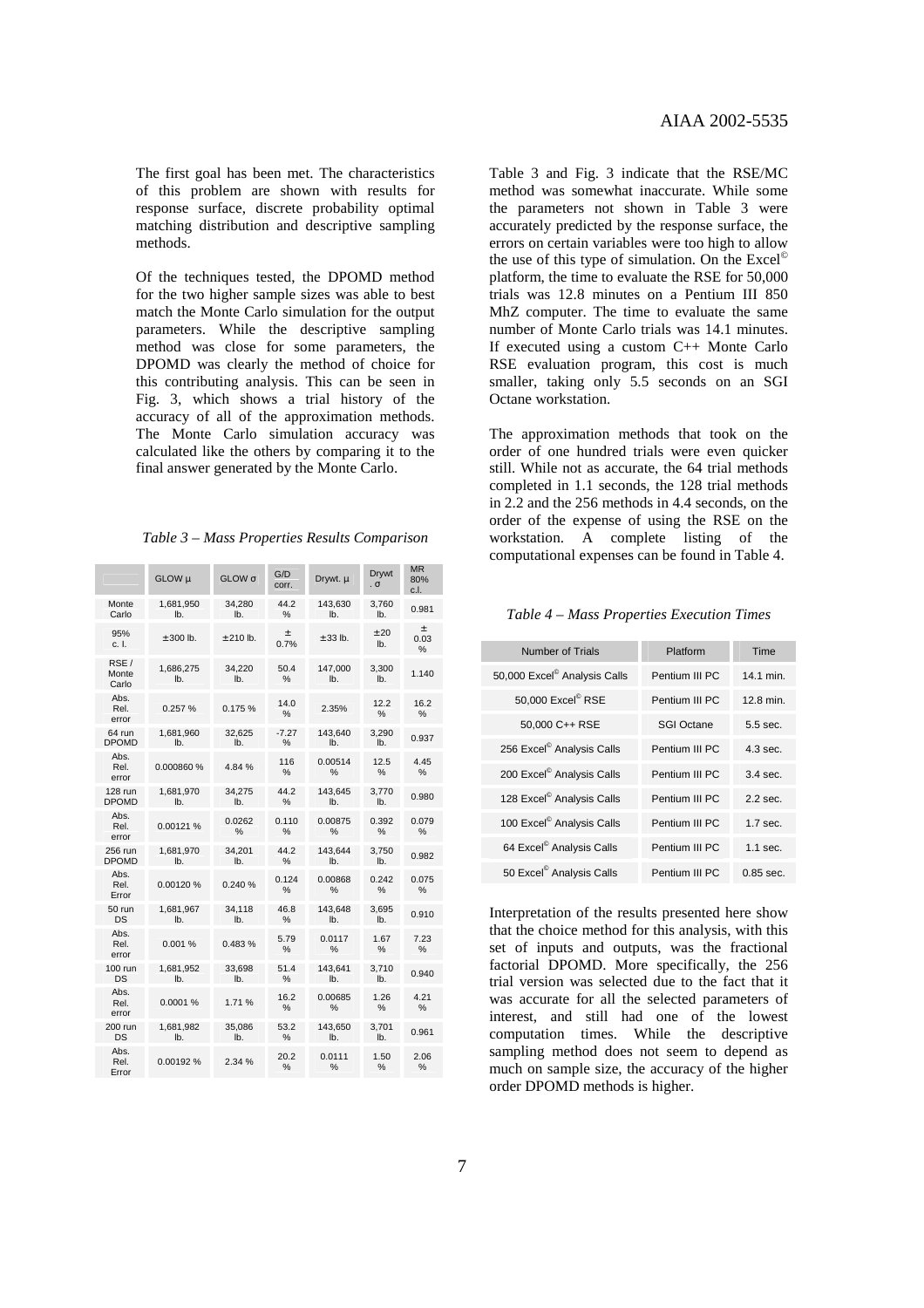#### Propulsion Analysis Test

The propulsion analysis considered here consists of a deterministic rocket engine design analysis tool, SCORES (Ref. 14), with an uncertainty approximation method wrapped around the outside. SCORES was developed in the Space Systems Design Laboratory (SSDL) by Way to provide quick, conceptual-level estimates of rocket engine performance, taking into account such factors as chemical equilibrium and nozzle type, but does not require design information about powerhead pump systems.

SCORES consists of two analyses, the first of which calculates the equilibrium chemical state of the propellants in the combustion chamber and the second of which does a frozen flow, converging-diverging nozzle calculation to generate the ideal thrust of the proposed engine. Regressed efficiencies are then placed on the nozzle and combustion chamber depending on the type of engine cycle selected by the user.

To size the rocket, SCORES uses a simple scaling (Ref. 14) algorithm. To create an engine of a specified thrust, first output parameters for a baseline engine with a throat area of one square inch are calculated, then the throat area of the baseline engine is changed linearly with the reference thrust to create a new engine. This allows for rocket engine performance estimates commensurate with the amount of information available about the engine at this stage of development. It also allows SCORES to generate a sized engine with virtually no computational expense beyond that of a single rocket analysis.

For this particular simulation, four inputs were selected as noise variables. They were the gross liftoff weight, the combustion chamber pressure, the engine power-to-weight ratio and the mass ratio required. The mass ratio required was included in the test because the correlations between it and the propulsion output variables are required by the mass properties and sizing analysis. In addition, there were three deterministic variables used as inputs to the analysis. These were vehicle thrust-to-weight ratio at liftoff, engine nozzle expansion ratio and propellant mixture ratio.

#### Propulsion Test Results

The goal of this section was to provide a fast and accurate method for estimating the output distribution information of a rocket engine design simulation. This goal has been met in that several methods showed low error in estimating the probability of several parameters for the propulsion contributing analysis.

Another goal was to measure the error in approximating the probabilistic analysis using the best possible method. The chosen method, DPOMD, showed minimal errors on all the output parameters of interest. There should not be any problems when applying this method to the propulsion contributing analysis.

The relative error history in Fig. 4 shows why the response surface method was eliminated from contention for use in the full system-level optimization problem. It's error in estimating the very important engine efficiency standard deviation was far too high. The other methods had errors an order of magnitude lower for this parameter.



*Figure 4 –Isp Std. Dev. History*

Fig. 5 illustrates the difficulty the otherwise accurate and efficient descriptive sampling method had with predicting some of the correlation coefficients in this research.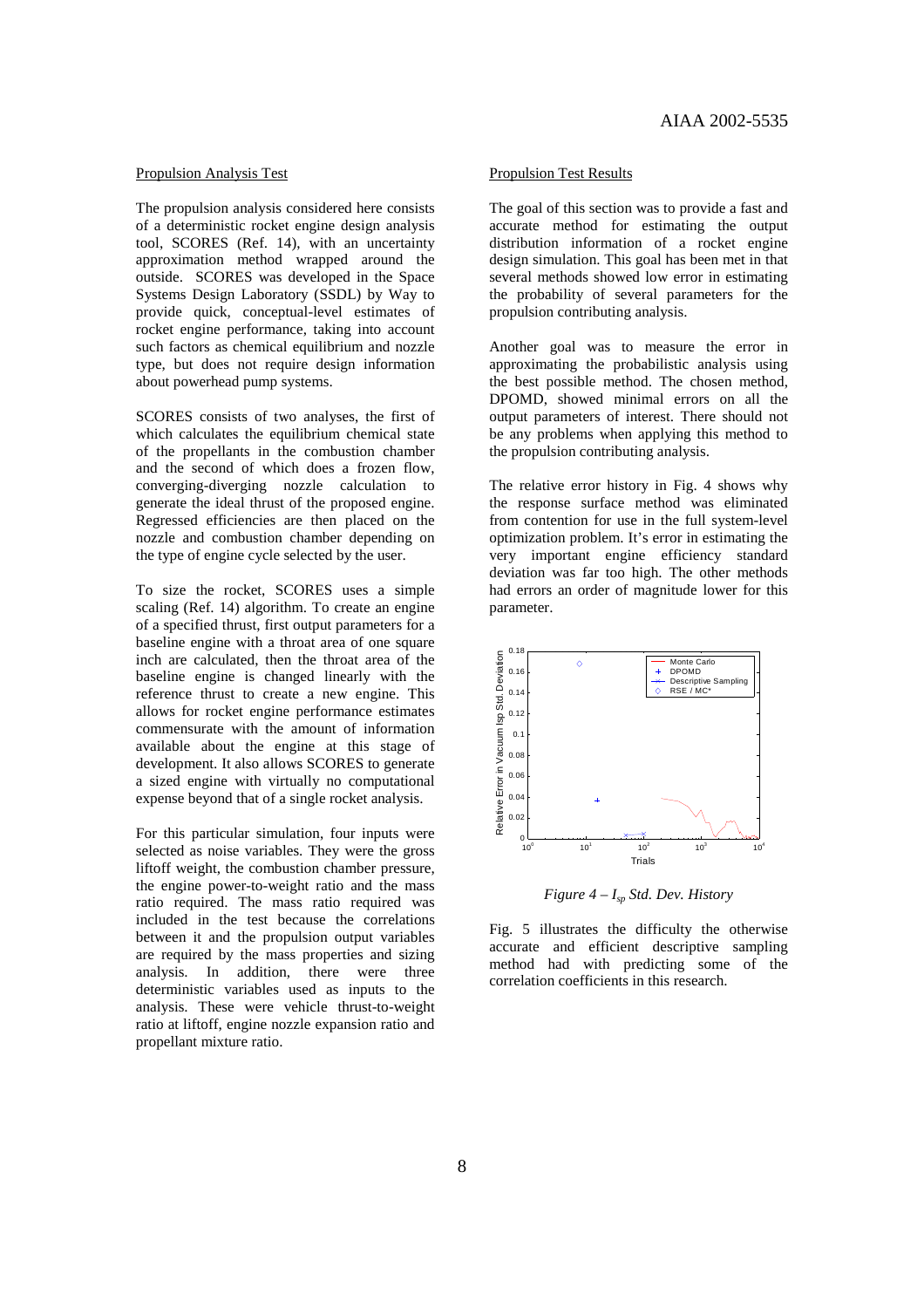

*Figure 5 –Example Correlation History*

The execution times of the above methods are hinted at in the previous figures. These times varied greatly from one method to the other, as evidenced by the use of a log scale in the summary figures. The amount of computational time required for the runs for each method is given in Table 4.

| Method                  | Trials                           | Platform      | Time        |
|-------------------------|----------------------------------|---------------|-------------|
| Monte Carlo             | 10,000<br><b>SCORES</b><br>calls | SGI<br>Octane | 24<br>min.  |
| Descriptive<br>Sampling | 100<br><b>SCORES</b><br>calls    | SGI<br>Octane | 14<br>sec.  |
| Descriptive<br>Sampling | 50 SCORES<br>calls               | SGI<br>Octane | 7<br>sec.   |
| <b>DPOMD</b>            | 16 SCORES<br>calls               | SGI<br>Octane | 2.3<br>sec. |
| RSE / MC                | $10.000 C++$<br><b>RSE</b> calls | SGI<br>Octane | 1.1<br>sec  |

*Table 4 –Propulsion Execution Times*

# Trajectory Analysis Test

The trajectory analysis for this test is a single stage to orbit (SSTO) trajectory utilizing the POST (Ref. 15) trajectory optimization program. It takes a set of pitch control variables at selected points along the trajectories and optimizes these for a user specified objective, usually the maximization of burnout weight, while at the same time meeting constraints based on desired burnout conditions, usually a target orbit. This idea is illustrated in Fig. 6.

This is a deterministic analysis when taken alone. However, with the inclusion of the GRAM99 (Ref. 16) atmosphere model, the trajectory analysis included a larger number of noise variables than either of the previous analyses. This model used regressed atmosphere data for selected launch ranges around the world to predict atmospheric conditions given certain known factors. For this Monte Carlo simulation, the known factors were considered random within a reasonable set of ranges. For the other analyses, because GRAM99 is an inherently stochastic program with internal random number generation, the results of a Monte Carlo simulation of just GRAM99 had to be fit at certain key points in the atmosphere in order to use the listed approximation methods. These key points were selected by visual inspection of the mean results for the GRAM99 Monte Carlo for the atmospheric parameters important to the physics of the trajectory simulation.



*Figure 6 –Trajectory Analysis Overview*

Once the deterministic version of the stochastic problem was formulated, several candidate methods for probabilistic analysis were tested at acceptable levels of computational expense. These candidate methods were the same as those in the previous tests. They were response surface / Monte Carlo analysis, descriptive sampling and discrete probability optimal matching distributions. These methods were tested for speed and accuracy on selected noise, coupling and output variables based on the goals and objectives stated earlier.

While there are many possible outputs from trajectory into other contributing analyses, experience with this contributing analysis for this particular system problem indicates that the only output variable absolutely necessary is the mass ratio required to make the target orbit. In order to test the methods' ability to estimate correlations,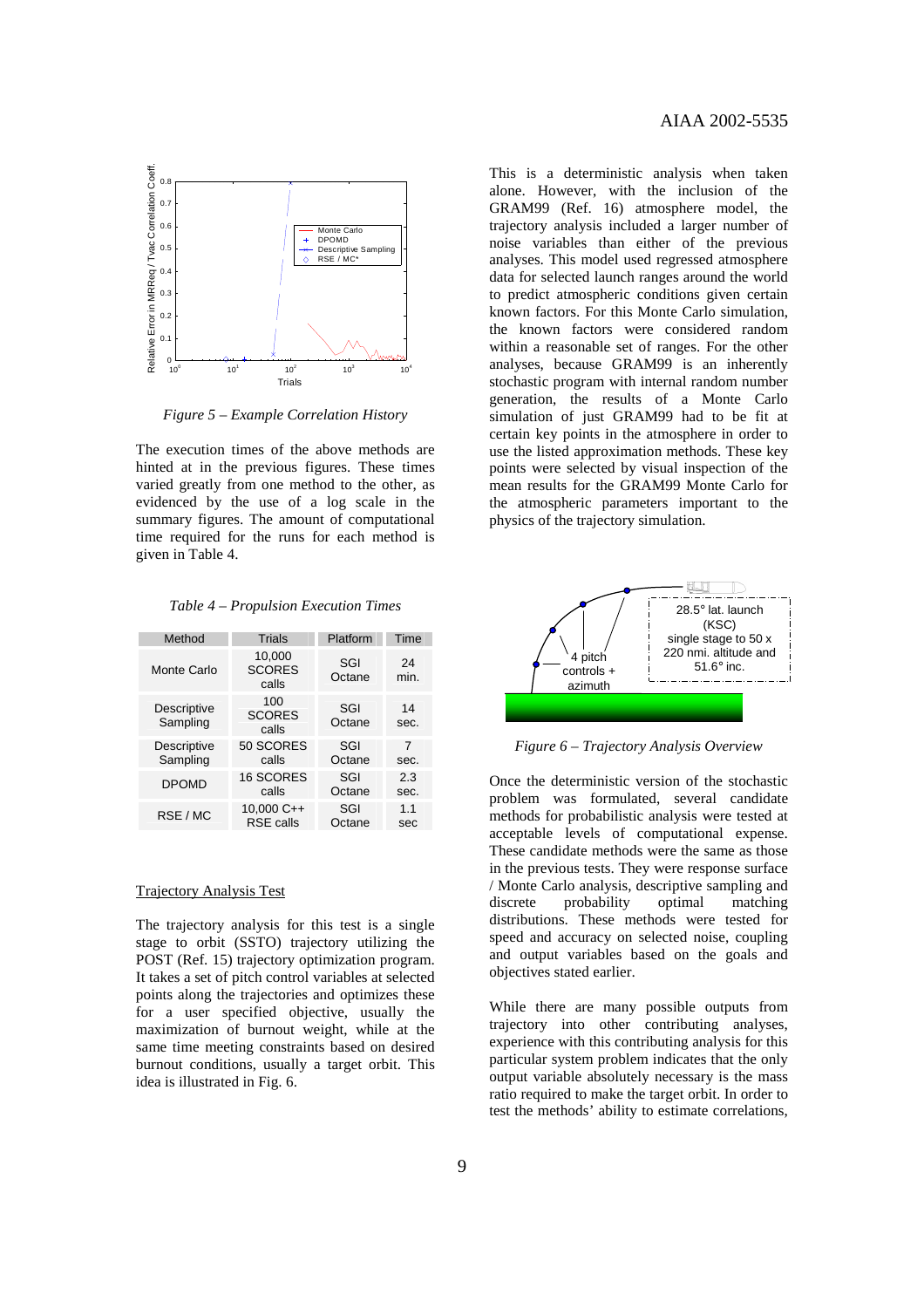the correlation of one of the outputs to one of the inputs is also of interest.

While there are many possible outputs from trajectory into other contributing analyses, experience with this contributing analysis indicates that the only output variable typically necessary is the mass ratio required to make the target orbit. However, due to the unique requirements of the probabilistic multidisciplinary design framework, the correlation of one of the outputs to one of the inputs was also required. This is because the input gross liftoff weight (GLOW) and the output mass ratio required are both inputs to the propulsion contributing analysis.

The inputs for the analysis include all the information required to perform the analysis and optimization of the trajectory. This translates to information that must be given the GRAM99 (Ref. 16) in order to generate a random atmosphere deck. Also, for the test, the vehicle outer mold line (OML), including the engine exit area was assumed to be constant. This list of input noise variables is therefore as follows:

- Vehicle gross liftoff weight  $(GLOW)$  This gives the trajectory analysis a necessary initial condition to start its trajectory integration.
- Vehicle thrust at vacuum condition (Tvac) For a bell nozzle liquid rocket engine, this parameter, combined with total engine exit area gave the trajectory information about the thrust of the engine through a range of altitude conditions.
- Engine Specific Impulse at vacuum condition  $(Isp_{\text{vac}})$  – This describes the propellant efficiency of the engine.
- Multiplier on  $C_1$  (Cl mult) This variable changes the overall aerodynamic lift coefficient at all conditions to simulate errors in the aerodynamic modeling.
- Multiplier on  $C_d$  (Cd\_mult) This changes the overall aerodynamic drag coefficient at all conditions again to simulate errors in aerodynamic modeling.
- Year of launch (year) Information required by GRAM99 in order to generate accurate atmospheric condition scenarios.
- Month of launch (month) Information required by GRAM99 in order to generate accurate atmospheric condition scenarios.
- Day of launch  $\text{day}$  Information required by GRAM99 in order to generate accurate atmospheric condition scenarios.
- Hour of launch (hour) Information required by GRAM99 in order to generate accurate atmospheric condition scenarios.

The multipliers on coefficients of drag and lift Cd and Cl are to account of errors in the aerodynamic dataset. The program APAS (Ref. 17) was used to generate the aerodynamic datasets for the OML of the launch vehicle used. It used a vortex panel method for subsonic and supersonic calculations and impact methods for hypersonic aerodynamics. The error for this code has been informally rumored to be about  $+/-$ 10%. However, as with any aerodynamic prediction, huge errors are possible from relatively small-scale phenomena. The other noise inputs are either probabilistic coupling variables to other contributing analyses, or inherently unknown quantities, like the time of launch.

It is important to note that these inputs were only used in the direct Monte Carlo trajectory simulation. The other analyses required parameterization of the atmospheric inputs. This yielded a different and much larger set of inputs for the approximation methods. These sets will be described later in the next section

# *Atmospheric Approximation*

The approximation methods for this analysis could not be used on the same analysis as the Monte Carlo simulation due to the inherent randomness of the GRAM99 atmospheric model. Therefore, a multivariate normal distribution was fit to the data at selected points for each atmospheric parameter. The results were the same points used for the trajectory in the earlier Monte Carlo simulation.

Because the number of atmosphere data points (204) was too high to effectively use an uncertainty approximation method, the number of atmosphere points had to be reduced. The points were reduced by visually inspecting the mean values of the results of a Monte Carlo simulation performed on the GRAM99 atmosphere model. Only the points necessary to satisfy the trends of the mean atmospheric parameters were retained. This section reviews this selection process.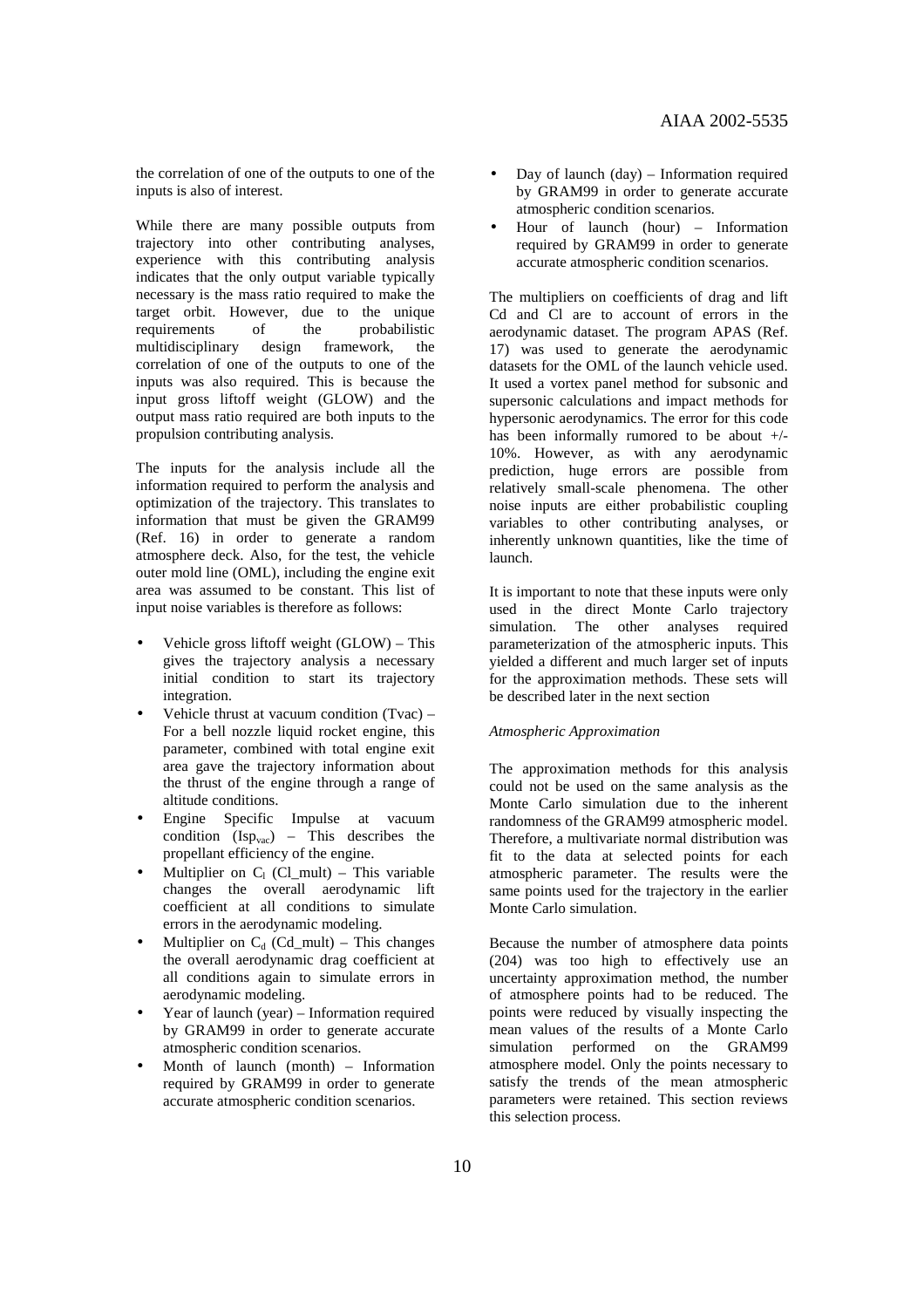

*Figure 7 –Density v. Altitude with Uncertainty Bands*

The means of the distributions at each of the points could be used as the criteria because of the relatively small perturbations from the means due to randomness. Fig. 7 shows uncertainty bands of plus and minus 5 standard deviations for air density. This is the number of standard deviations required to actually see the bands on the plot.

The parameters required by the trajectory analysis as a function of altitude were the following:

- Pressure Ambient atmospheric pressure in  $lb$ ./ft.<sup>2</sup>
- Density Ambient atmospheric density in slug/ft.<sup>3</sup>
- Temperature Ambient temperature in  ${}^{\circ}R$ .
- Northern wind wind velocity in the northerly direction in fps.
- Eastern wind wind velocity in the easterly direction in fps.
- Vertical wind downward wind velocity in fps.

These factors were calculated for 10,000 random trials based on random inputs the same as those used in the combined trajectory / GRAM99 Monte Carlo simulation performed in the previous section. A single multivariate normal distribution was then fit to all 204 output responses. After that, the means of each dimension of this multivariate normal distribution were plotted and points for the reduced atmosphere model selected using these plots.



*Figure 8 –Pressure Points Selected*

The plot for mean pressure in Fig. 8 shows an exponential decay, as is to be expected. The dotted line shows the linear interpolation between the points. This seven point interpolation is nearly indistinguishable from the thirty four point version shown by the solid line. The final pressure on the interpolation table at an altitude of 210,000 ft. was assumed to be zero.



*Figure 9 –Density Points Selected*

The plot for density in Fig. 9 shows similar behavior to the pressure plot, therefore points were taken at similar altitudes. Again, the seven points approximation is hard to distinguish from the 34 point version. The final density of zero was also placed at 210,000 ft., just like the pressure table.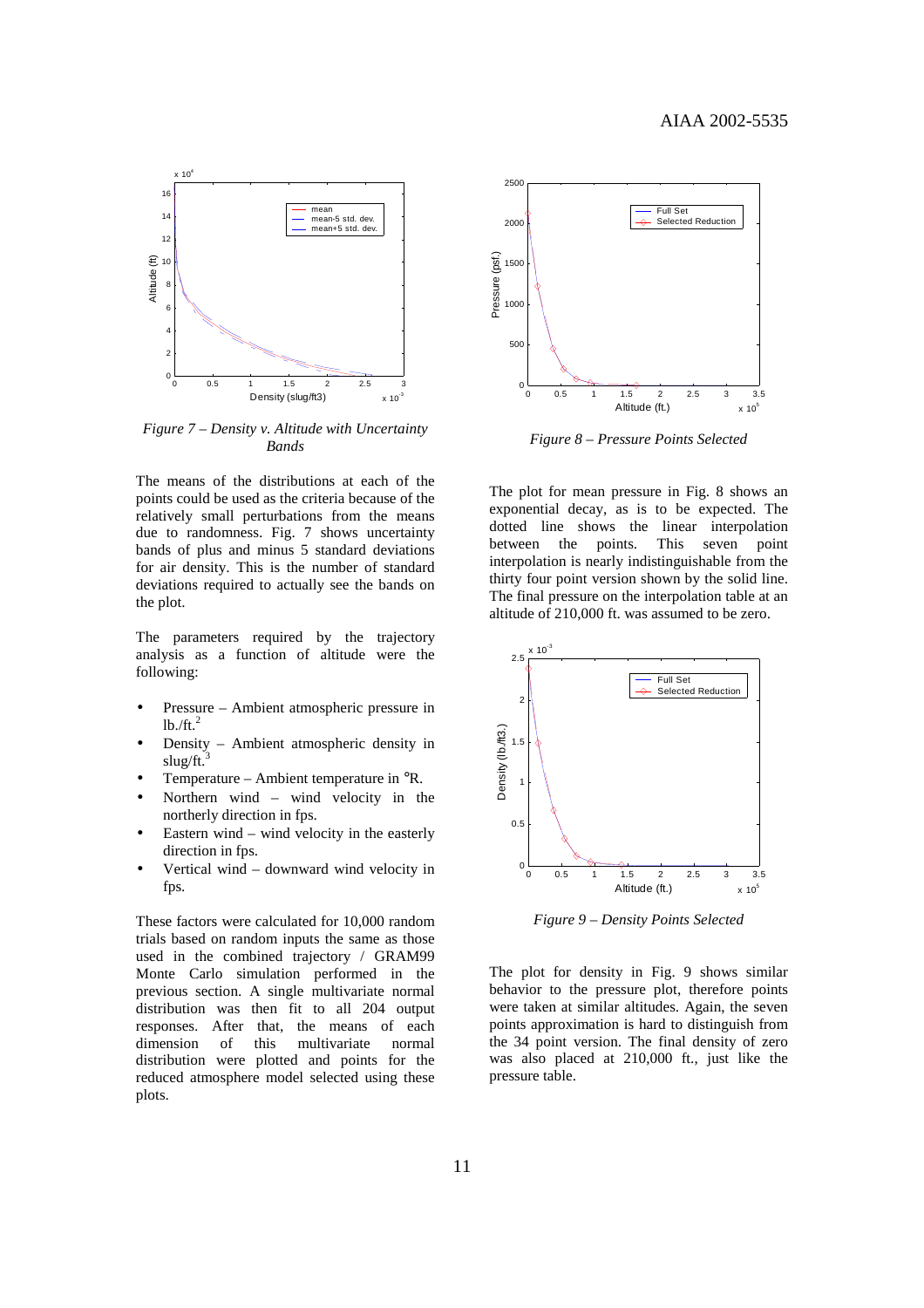

*Figure 10 –Temperature Points Selected*

Fig. 10 shows atmospheric temperature. It proved slightly more difficult to fit, but still is well represented by the reduced point table. For this table, because the temperature does not ever reach zero, the final value for the table was selected at an altitude of 304,000 ft. and was assumed to have the distribution described by GRAM99. It is important to note that the POST trajectory analysis was set to no extrapolation for all input tables, so this temperature would not be changed above this altitude during any of the trajectory simulation trials.



*Figure 11 –Northerly Wind Points Selected*

Because the northerly wind (Fig. 11) was a little more erratic than the previous parameters, more points were used to reduce the dataset. In this case, eleven points were selected at various altitudes, representing the changes in direction and magnitude for this particular wind

component. While the fit of the linear interpolation seemed to fail at higher altitudes, it should be noted that the air density was assumed to be zero above 210,000 ft. This means that these points would not have had any force effect on the vehicle.

The fit on the east wind component in Fig. 12 using the reduced number of points was quite good. This is important as it is expected to be the most influential of the wind components, because of the direction of the launch and the expected magnitude of the wind. Changes in the body axis velocity would be expected to have the biggest effect on the overall trajectory performance. Seven points were used to represent this quantity.



*Figure 12 –Easterly Wind Points*

While the vertical wind was the most erratic and least accurately fit of the parameters, the magnitude of the vertical wind components were small at low altitudes. This where they would have had the best chance to have an effect on the vehicle, so this was the area best represented by the reduced point set. At higher altitudes, there are upward wind components, but these were so high as to be unlikely to have an effect on the trajectory. Eight points were used to represent this physical effect.

The selection process presented here left the trajectory contributing analysis with 49 total variables, 5 that go directly into the trajectory analysis and 44 variables used to describe the atmospheric conditions. This means that the trajectory contributing analysis is now ready for the application of uncertainty approximation methods.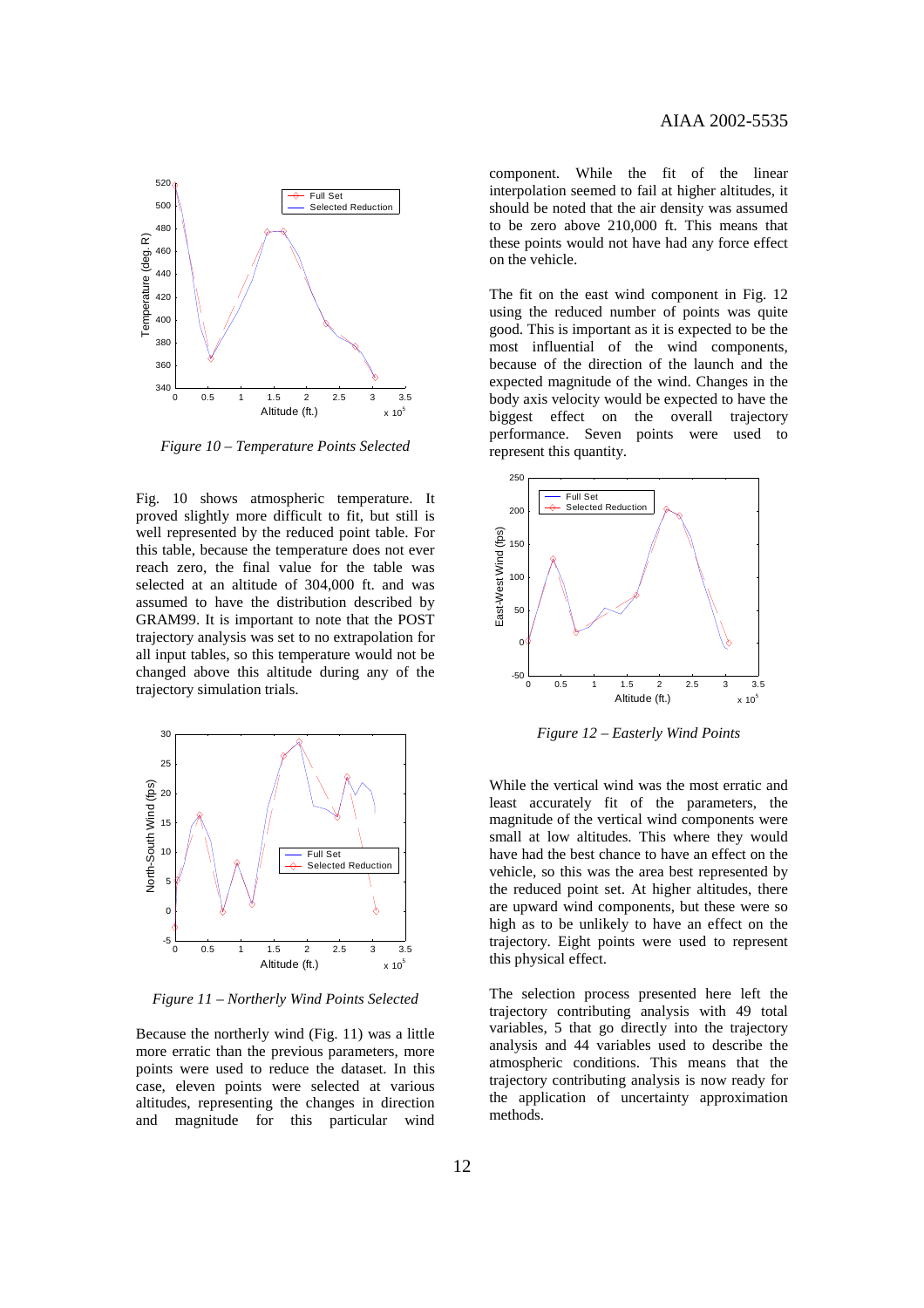#### Trajectory Analysis Test Results

The primary aim of this analysis test is to find one or more uncertainty analysis techniques for trajectory optimization that are both fast and accurate. The accuracies of the methods are compared to a Monte Carlo simulation to then determine which candidate method would be used in the full, multidisciplinary optimization problem.

The first goal of testing the accuracies of the methods has been met. All the methods were tested at their most reasonable computational expense and the results are presented in the preceding sections.

*Table 5 –Trajectory Analysis Results*

|                                | MRreq $\mu$ | MRreq $\sigma$ | Mrreg/GLOW<br>corr. |
|--------------------------------|-------------|----------------|---------------------|
| Monte<br>Carlo                 | 7.8934      | 0.0328         | 15.9%               |
| 95% c.l.                       | ± 0.00064   | ± 0.00045      | ± 1.9%              |
| CC RSE /<br><b>MC</b>          | 7.9436      | 0.0343         | 13.7%               |
| Abs. Rel.<br>Error             | 0.637%      | 4.54 %         | 13.7%               |
| DO RSE /<br><b>MC</b>          | 8.0088      | 0.0350         | 16.6%               |
| Abs. Rel.<br>Error             | 1.46%       | 6.78%          | 4.47 %              |
| <b>DPOMD</b>                   | 7.9168      | 0.0343         | 15.3%               |
| Abs. Rel.<br>Error             | 0.297%      | 4.52 %         | 3.95%               |
| <b>Descriptive</b><br>Sampling | 7.9170      | 0.0342         | 16.7%               |
| Abs. Rel.<br>Error             | 0.299%      | 4.25%          | 4.89%               |

Of the approximation methods tested, the descriptive sampling simulation technique proved to be the most accurate. However, the central composite response surface equation methods did not have as large errors during this test as in the previous ones. Combined with the significant cost savings involved with using this type of analysis as shown in Table 6, this is likely the preferred method.

The trial histories presented in Fig. 13 surprisingly show that the Monte Carlo analysis got closer to its final answer sooner than either of the sampling methods. This means that there

would be almost no reason to use either of these methods, as the more general Monte Carlo simulation supercedes both the descriptive sampling and the discrete probability optimal matching distributions at their chosen resolutions for every output parameter of interest but MR-GLOW correlation coefficient.

| Table 6 - Trajectory Analysis Execution Times |  |  |
|-----------------------------------------------|--|--|
|                                               |  |  |

| Method                    | <b>Trials</b>                 | Platform         | Time        |
|---------------------------|-------------------------------|------------------|-------------|
| <b>Monte Carlo</b>        | 10,000<br><b>POST</b><br>Runs | 2 SGI<br>Octanes | 5<br>days   |
| <b>DPOMD</b>              | 128 POST<br>Runs              | SGI<br>Octane    | 3 hrs.      |
| Descriptive<br>Sampling   | <b>100 POST</b><br>Runs       | SGI<br>Octane    | 2.5<br>hrs. |
| CC, D-Optimal<br>RSE / MC | 10,000<br>$C++RSE$<br>Calls   | SGI<br>Octane    | 1.1<br>sec. |



*Figure 13 –History of MR Required Standard Deviation Error*

The accuracy of all the approximation methods was slightly lower for this analysis test than in the others. A likely cause of this was the reduction of the atmosphere model described earlier in the section. While necessary due to the program setup of the GRAM99 tool, this nonetheless created an inherent difference in the problem statement for all the approximation methods when compared to the Monte Carlo simulation. The consistent error across all the analyses supports this. Compared to similar tests (Ref. 3) that neglected atmospheric uncertainty, the accuracy of approximation of this trajectory optimization problem was generally not as good.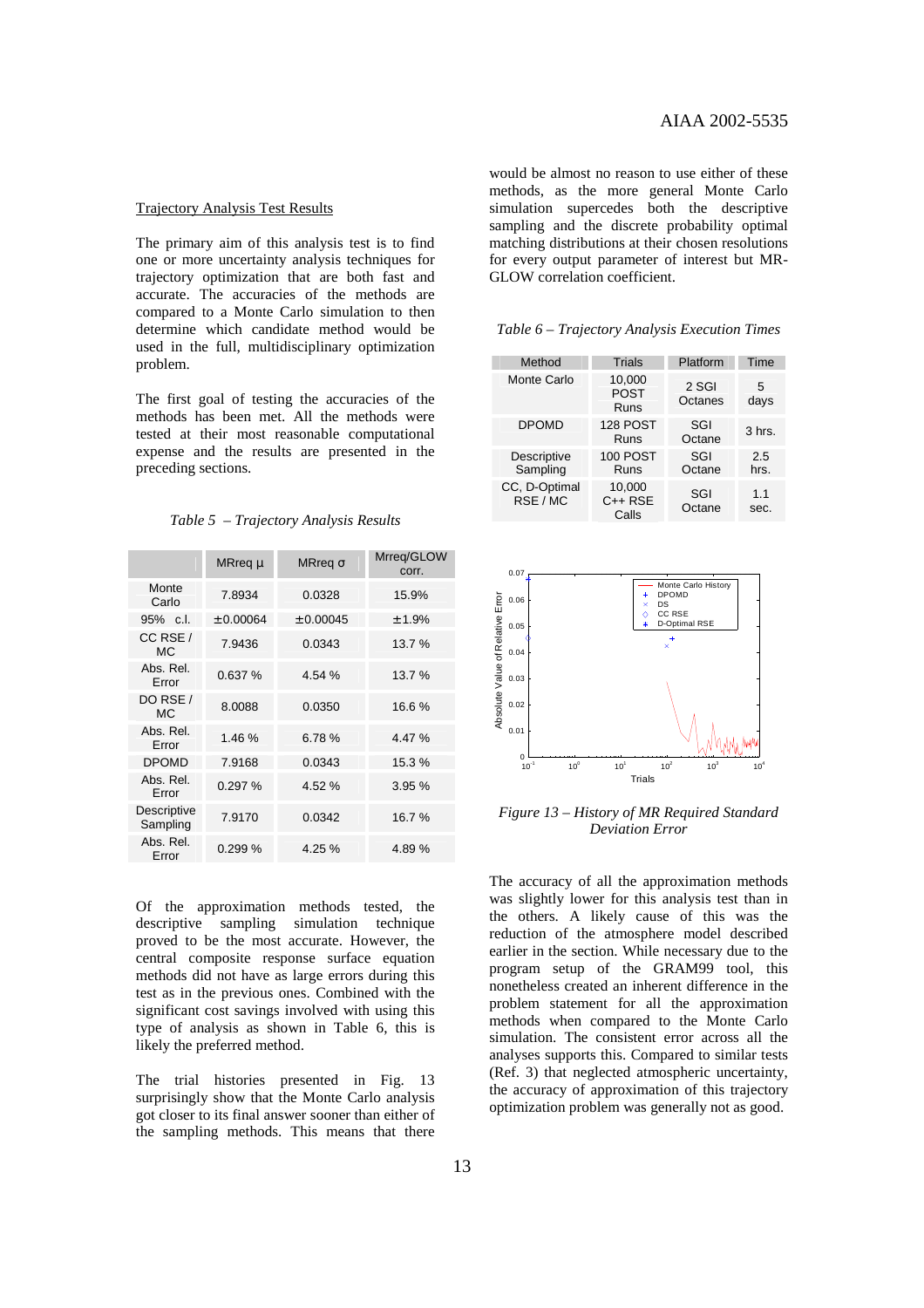#### **CONCLUSIONS**

- A new method of engineering uncertainty analysis, DPOMD, was demonstrated and tested. This was evidenced by a detailed description of the procedure, and a series of applications in the analysis testing section of this research.
- This new method was shown to have ease of setup, as the only inputs to the process were the moment information and the reduction factor for the fractional factorial design. This showed that the technique could be easily applied once the underlying algorithm had been programmed.
- Several techniques for uncertainty analysis on the conceptual launch vehicle design contributing analyses were tested and preferred methods were identified.

The tests revealed several things about the methods that were tested with respect to each of the contributing analyses. First, it is important that all of the output parameters were accurately represented by the methods. Some of the eliminated techniques were excellent on the main output parameters, but were far away from the reference for many of the correlations.

Several sources for uncertainty were identified and incorporated into three common reusable launch vehicle conceptual design analyses.

These sources included weight, engine performance and atmospheric uncertainties. For the distributions available in the open literature, historical values were set. Otherwise, reasonable assumptions were made based on deltas around deterministic values. All major assumptions for this launch vehicle problem were expressed as noise distributions.

# **REFERENCES**

1. Madsen, H. O., Krenk, S., and Lind, N. C., *Methods of Structural Safety*, Englewood Cliffs, NJ: Prentice-Hall, 1986.

- 2. Ross, P. J., *Taguchi Techniques for Quality Engineering*, New York, NY: McGraw-Hill, 1988.
- 3. Mavris, D. N., Bandte, O., and Schrage, D. P., "Effect of Mission Requirements on the Economic Robustness of an HSCT Concept," 18th Annual Conference of the International Society of Parametric Analysts, Cannes, France, June 1996.
- 4. Saliby, E., "Descriptive Sampling: A Better Approach to Monte Carlo Simulation," *Journal of the Operational Research Society*, Vol. 41, No. 12, pp. 113-114, 1990.
- 5. Unal, R. Stanley, D., Engelund, W. and Lepsch, R., "Design for Quality Using Response Surface Methods: An Alternative to Taguchi's Parameter Design Approach," *Engineering Management Journal*, Vol. 6, No. 3, Sept. 1994.
- 6. McCormick, D. and Olds, J., "A Distributed Framework for Probabilistic Analysis," 9<sup>th</sup> AIAA/ISSMO Symposium on Multidisciplinary Analysis and Optimization, Atlanta, GA, September 2002.
- 7. McCormick, D. and Olds, J., "Approximation of Probabilistic Distributions Using Selected Discrete Simulations," AIAA paper 2000-4863, Sept. 2000.
- 8. Hasofer, A. M. and Lind, N. C., "Exact and Invariant Second Moment Code Format," *Journal of Engineering Mechanics*, ASCE, Vol. 100, No. EM1, February, 1974.